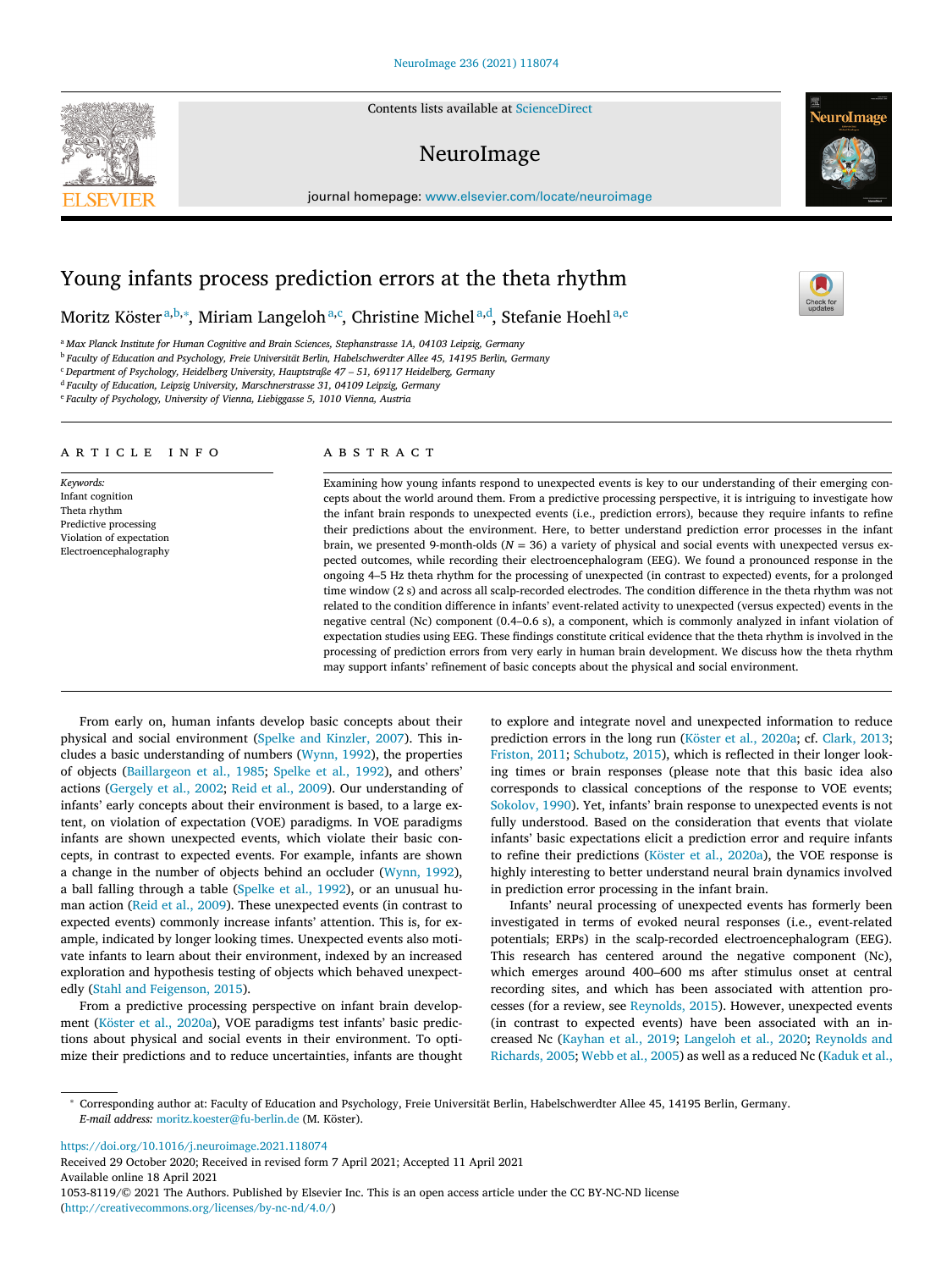

**Fig. 1.** Examples of the violation of expectation events presented to participants. Infants saw the events of four basic knowledge domains (action, solidity, cohesion, and number). In each trial, the first two pictures initiated an event (prior; 1 s each) and the third picture showed the outcome (2 s), which could be expected or unexpected. (Please note that the outcome picture was shown for 5 s but we included all trials, in which infants watched for 2 s; see stimuli and procedure.).

[2016;](#page-5-0) Reid et al., [2009\)](#page-5-0). Consequently, the neural mechanisms reflected in the Nc are not fully understood. Former studies have also investigated the spectral properties of the Nc component and linked this component to an increase in  $1 - 10$  Hz activity in infants and adults (Berger et al., 2006) or the 4 – 7 Hz activity for toddlers and adults [\(Conejero](#page-4-0) et al., 2018).

However, in the adult literature, most studies investigate the ongoing neural oscillatory activity (i.e., the oscillatory power within each trial, rather than the spectral characteristics of the ERP). It is critical to understand ongoing neural dynamics because they are fundamentally different from evoked oscillatory responses [\(Tallon-baudry](#page-5-0) and Bertrand, 1999) and their role in mnemonic processes, and the integration of novel information into existing representations in particular, has been well characterized in the adult brain [\(Friese](#page-4-0) et al., 2013; [Hanslmayr](#page-5-0) et al., 2009; [Klimesch](#page-5-0) et al., 1997; [Köster](#page-5-0) et al., 2018; [Osipova](#page-5-0) et al., 2006).

The 3 – 8 Hz theta rhythm plays an essential role in prediction error processing [\(Cavanagh](#page-4-0) and Frank, 2014) as well as learning processes in adults [\(Friese](#page-4-0) et al., 2013; [Köster](#page-5-0) et al., 2018), children (Köster et al., 2017), and infants [\(Begus](#page-4-0) et al., 2015; Begus and [Bonawitz,](#page-5-0) 2020). In a recent study, infants' neural oscillatory dynamics were rhythmically entrained at 4 Hz, and the presentation of unexpected events led to a specific increase in the entrained 4 Hz, which was not the case for the entrained 6 Hz activity [\(Köster](#page-5-0) et al., 2019a). However, it has not been investigated how the ongoing oscillatory activity responds to unexpected events in the infant brain and, specifically, whether the ongoing  $\sim$  4 Hz theta rhythm marks infants' processing of prediction errors.

Here, we tested infants' neural processing of prediction errors. We presented them with a series of different physical and social events with expected versus unexpected outcomes across various domains (see Fig. 1), while recording their EEG. In particular, we used four different stimulus categories representing well-established paradigms from the VOE literature (testing infants' concepts of action, solidity, cohesion, and number; see Figure S1 for the full stimulus set) to obtain a more generalized prediction error response, independent from a specific knowledge domain. Because of its pivotal role in prediction error processing and learning in adults, we expected a higher ongoing 4 Hz theta response for unexpected versus expected events. Furthermore, we expected a differential Nc response (400–600 ms, at central electrodes) between expected versus unexpected events and explored the associations between the Nc (and its spectral [characteristics;](#page-4-0) cf. Berger et al., 2006) with the ongoing theta response.

## **Materials and methods**

## *Participants*

The final sample consisted of 36 9-month-old infants (17 girls,  $M = 9.7$  months,  $SD = 0.5$  months). Participants were healthy full-term infants from Leipzig, Germany. Informed written consent was obtained from each participant's parent before the experiment and the experimental procedure was approved by the local ethics committee. Thirteen additional infants were tested but excluded from the final sample, due to fussiness  $(n = 2)$  or because fewer than 10 artifact-free trials remained in each condition  $(n = 11)$ . This attrition rate is rather low for visual EEG studies with infants (Stets et al., [2012\)](#page-5-0).

We selected this age group, because previous studies indicated VOE responses for the domains applied here, by the age of 9 months or even earlier (Reid et al., [2009;](#page-5-0) [Spelke](#page-5-0) et al., 1992; [Wynn,](#page-5-0) 1992). The sample size was based on a former study with a very similar study design [\(Köster](#page-5-0) et al., 2019a) and ultimately determined by the number of families with infants in the targeted age-range, which were available in the period of the data assessment.

# *Stimuli and procedure*

Stimuli were based on four classical VOE paradigms for the four core knowledge domains action, number, solidity, and cohesion, with four different stimulus types (variations) each, resulting in 16 different stimuli, which could be presented with an expected or unexpected outcome (see Figure S1, for the complete stimulus set). Each sequence consisted of three static images which, shown in sequence, depicted a scenario with a clearly predictable outcome.

In a within-subjects design, each of the 16 sequences was presented two times in each condition (expected or unexpected). This resulted in a total of 64 distinct trials, presented in 16 blocks. The order of the core knowledge domains, outcomes and the specific stimulus variations (four in each domain) were counterbalanced between blocks and across infants. We decided to present a high diversity of stimulus types from different domains to reduce transfer effects and keep infants' attention high throughout the experiment. It should be noted that infants may get used to the stimuli and that this may reduce their surprise for unexpected outcomes over time. However, this would reduce, but not increase, the difference in the neural activity between expected and unexpected events.

Every trial began with an attention getter (a yellow duck with a sound, 1 s), followed by a black screen (variable duration of 0.5–0.7 s) and the three stimulus pictures. The first two pictures showed the initiation of an event or action (presented for 1 s each), followed by the picture presenting the expected or the unexpected outcome (see Fig. 1). The final picture was presented for 5 s, for an accompanying eye-tracking study. Specifically, while we initially planned to assess and compare both infants' gaze behavior and EEG response, the concurrent recording (EEG and eye-tracking) only worked for a limited number of infants and trials. Therefore, a match between the two measures was not feasible and we decided to collect more eye-tracking data in an independent sample, as a separate study. For the present study and analyses, we included all trials in which infants looked at the screen for at least 2 s of the final picture, coded from video (see below). The stimuli showing the outcome, namely the expected or unexpected outcome, were counterbalanced in case of the cohesion and the number stimuli (i.e., in the cohesion sequences outcome stimuli showed connected or unconnected objects and for number sequences the outcome showed one or two objects) and were matched in terms of luminance and contrast in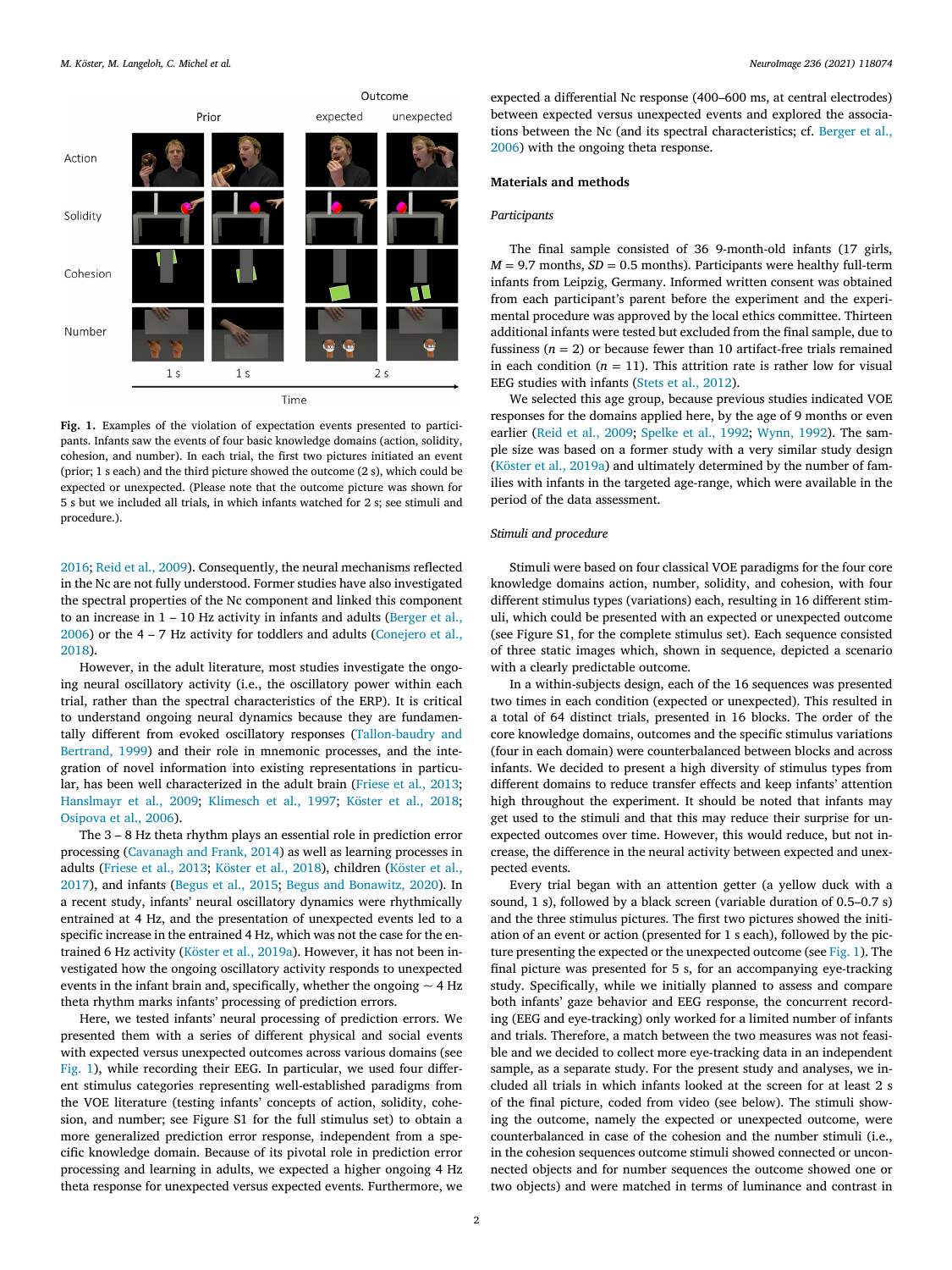case of the action and solidity stimuli (all *p >* 0.30). Stimuli were presented via Psychtoolbox (version 0.20170103) in Matlab (version 9.1). The full stimulus set of the original stimuli can be downloaded from the supplemental material of Köster et al. [\(2019a\).](#page-5-0)

Infants sat on their parent's lap at a viewing distance of about 60 cm from the stimulus monitor. Sequences were presented at the center of a 17-inch CRT screen at a visual angle of approximately  $15.0^{\circ} \times 15.0^{\circ}$  for the focal event. We presented all 64 trials, but the session ended earlier when the infant no longer attended to the screen. On average, we presented  $M = 62.2$ ,  $SD = 4.3$  trials to the infants. A video-recording of the infant was used to exclude trials in which infants did not watch the first 4 s of a trial. Infants' gaze behavior was coded offline, by a well-trained coder. We did not conduct a reliability coding, because the applied coding method has proven to be highly reliable. That is, in a former study with the same coding method we achieved an almost perfect agreement ICC = 0.979 [\(Köster](#page-5-0) et al., 2019a).

#### *Electroencephalogram (EEG)*

*Apparatus.* The EEG was recorded continuously with 30 Ag/AgCl ring electrodes from 30 scalp locations of the 10–20-system in a shielded cabin. Data were recorded with a Twente Medical Systems 32-channel REFA amplifier at a sampling rate of 500 Hz. Horizontal and vertical electrooculograms were recorded bipolarly, for the detection of eye-movements. The vertex (Cz) served as an online reference. Impedances were controlled at the beginning of the experiment, aiming for impedances below 10 kΩ.

*Preprocessing.* EEG data were preprocessed and analyzed in MATLAB (Version R2017b), using eeglab functions (Version v2019.1) and custom made scripts, applied in several former [publications](#page-4-0) (e.g., Friese et al., 2013; [Köster](#page-5-0) et al., 2018). EEG signals were band-pass filtered from 0.2 Hz to 110 Hz (using FIR filters) and segmented into epochs from −1.5 to 3 s, around the onset of the outcome picture. Trials in which infants did not watch the complete 4 s sequence (2 s during the initiation of the event and 2 s of the outcome picture) were excluded from the analyses (number of trials removed: *M* = 23.1, *SD* = 7.1). Furthermore, noisy trials were identified visually and discarded (number of trials removed:  $M = 6.9$ ,  $SD = 4.3$ ) and up to three noisy scalp electrodes were interpolated based on spherical information. Thereafter, eye-blinks and muscle artifacts were detected using an independent component procedure (ICA; runica algorithm) and removed after visual inspection. To avoid any bias in the ICA removal, the ICAs were determined and removed across the whole data set, including all experimental conditions (both frequencies, both outcome conditions, all stimulus categories). Prior to the analyses, the EEG was re-referenced to the average of the scalp electrodes (Fz, F3, F4, F7, F8, FC5, FC6, Cz, C3, C4, T7, T8, CP5, CP6, Pz, P3, P4, P7, P8, Oz, O1, O2). Note that we only included scalp electrodes for the referencing, because mastoids and eye-channels should not contain brain signals (cf. Köster et al., [2019a;](#page-5-0) (Köster et al., [2020b\)](#page-5-0)). Infants with a minimum of 10 artifact-free trials in each condition were included in the statistical analyses. Twenty-two to 52 trials  $(M = 32.2, SD = 7.3)$ remained for the infants in the final sample across conditions, with no significant differences in the number of trials between conditions (expected, unexpected),  $t(35) = 0.63$   $p = .530$ . We also plotted the data split by conditions, on subsamples with at least one trial for both the expected and the unexpected outcome condition. The respective size of subsamples and number of trials were action:  $n = 35$ ,  $M = 10.3$ ,  $SD = 3.2$ , solidity:  $n = 35$ ,  $M = 6.9$ ,  $SD = 2.7$ , cohesion:  $n = 32$ ,  $M = 6.1$ ,  $SD = 3.6$ , and number:  $n = 36$ ,  $M = 8.5$ ,  $SD = 3.0$ .

*ERP analysis.* For the analyses of event-related potentials (ERPs), we averaged the neural activity, separately for the trials of both conditions (expected, unexpected). We focused on the Nc as a classical component associated with infants' processing of expected versus unexpected events [\(Reynolds,](#page-5-0) 2015). Specifically, we averaged the ERPs across central electrodes (Cz, C3, C4), and between  $400 - 600$  ms, with regard to a  $-100 -$ 0 ms baseline. We chose a baseline just before the onset of the outcome picture, because it was part of the picture sequence, and each picture elicited a neural response, and this response  $(4 - 5$  Hz and ERP) decayed towards the beginning of the next stimulus (see Figure S2). The ERP power was averaged for each participant and condition and the power between expected and unexpected trials was then contrasted by means of a dependent *t*-test. We band-pass filtered the ERPs from 0.2 – 30 Hz for displaying purposes.

*Spectral analysis.* To obtain the trial-wise spectral activity elicited by the outcome pictures we subjected each trial to a complex Morlet's wavelets analysis (Morlet parameter *m* = 7, at a resolution of 0.5 Hz). We then averaged the spectral power across trials, separately for conditions (expected, unexpected). We focused on the frequencies between 2 and 15 Hz across the whole analyzed time window 0 – 2000 ms, with regard to the −100 – 0 ms baseline. This was to obtain the neural response to the outcome pictures and also to make the results directly comparable to the ERP analysis in this and former studies. We did not analyze higher frequencies due to muscle and ocular artifacts in the infant EEG (e.g., [Köster,](#page-5-0) 2016).

Because this was the first study to look at the trial-wise neural oscillatory response to a series of unexpected versus expected events (i.e., not only including neural dynamics tightly locked to the stimulus onset, reflected in the ERP; cf. [Berger](#page-4-0) et al., 2006), in a first step, we looked at the grand mean spectral activity, separated by conditions (unexpected, expected), and the difference between both conditions (unexpected - expected). Conservatively and because we did not have a specific hypothesis about the topography or temporal evolution of the theta rhythm across all domains, we analyzed the neural oscillatory activity averaged across the whole time-range of the outcome stimulus (0 – 2000 ms) and all scalp-recorded electrodes (Fz, F3, F4, F7, F8, FC5, FC6, Cz, C3, C4, T7, T8, CP5, CP6, Pz, P3, P4, P7, P8, Oz, O1, O2). This relies on our former studies, where we entered into the analysis (and found a theta effects across) the whole time window of analysis and across all scalp recorded electrodes [\(Köster](#page-5-0) et al., 2017, [2018;](#page-5-0) Köster et al., [2019b\)](#page-5-0). Note that this method is highly conservative, since no specific time-window nor specific electrodes are selected. For this reason, no multiple comparison correction for the selection of time and electrode space was applicable. Our initial proposal was that the 4 Hz theta rhythm would be higher for unexpected, compared to expected events (Köster et al., [2019a\)](#page-5-0). However, the analysis for the 4 Hz frequency (technically 3.9 Hz) only reached the threshold of a one-sided significance ( $t[35] = 1.29$ ,  $p = 0.102$ ,  $d = 0.24$ ; one-sided  $p = 0.051$ ), while the adjacent frequencies (4.4 and 4.9 Hz) differed significantly between conditions  $(t[35] = 2.22, p = 0.017, d = 0.45, and t[35] = 2.60,$  $p = 0.007$ ,  $d = 0.49$ ). For this reason, and because the present study was the first to conduct this specific analysis for infants' VOE response in the EEG, we included all 3 frequency bands (3.9, 4.4, and 4.9 Hz, hereafter 4–5 Hz) in the main analyses.

## **Results**

Infants' event-related responses upon the onset of the outcome picture revealed a clear Nc component between 0.4–0.6 s over central electrodes. The Nc was more pronounced for expected in contrast to unexpected events,  $t(35) = -2.87$ ,  $p = .007$ ,  $d = 0.60$  [\(Fig.](#page-3-0) 2).

Furthermore, across all scalp recorded electrodes and the whole 0– 2 s time window, we observed an increase in neural oscillatory activity in the 4–6 Hz range for unexpected events [\(Fig.](#page-3-0) 3A, upper panel) and an increase at 6 Hz for expected events [\(Fig.](#page-3-0) 3A, middle panel). We verified this observation with corresponding *t*-tests,  $t(35) = 4.38$ ,  $p < 0.001$ ,  $d = 0.73$ , and,  $t(35) = 4.57$ ,  $p < 0.001$ ,  $d = 0.76$ . This resulted in higher 4–5 Hz activity for unexpected compared to expected events across all scalp-recorded electrodes and throughout the whole 0 – 2000s timewindow, *t*(35) = −2.34, *p* = 0.025, *d* = 0.37 [\(Fig.](#page-3-0) 3B and C).

To investigate the relation between the effects which we found in the ERP and the ongoing 4–5 Hz theta activity, we tested the spectral characteristics of the evoked oscillatory activity (i.e., by applying a wavelet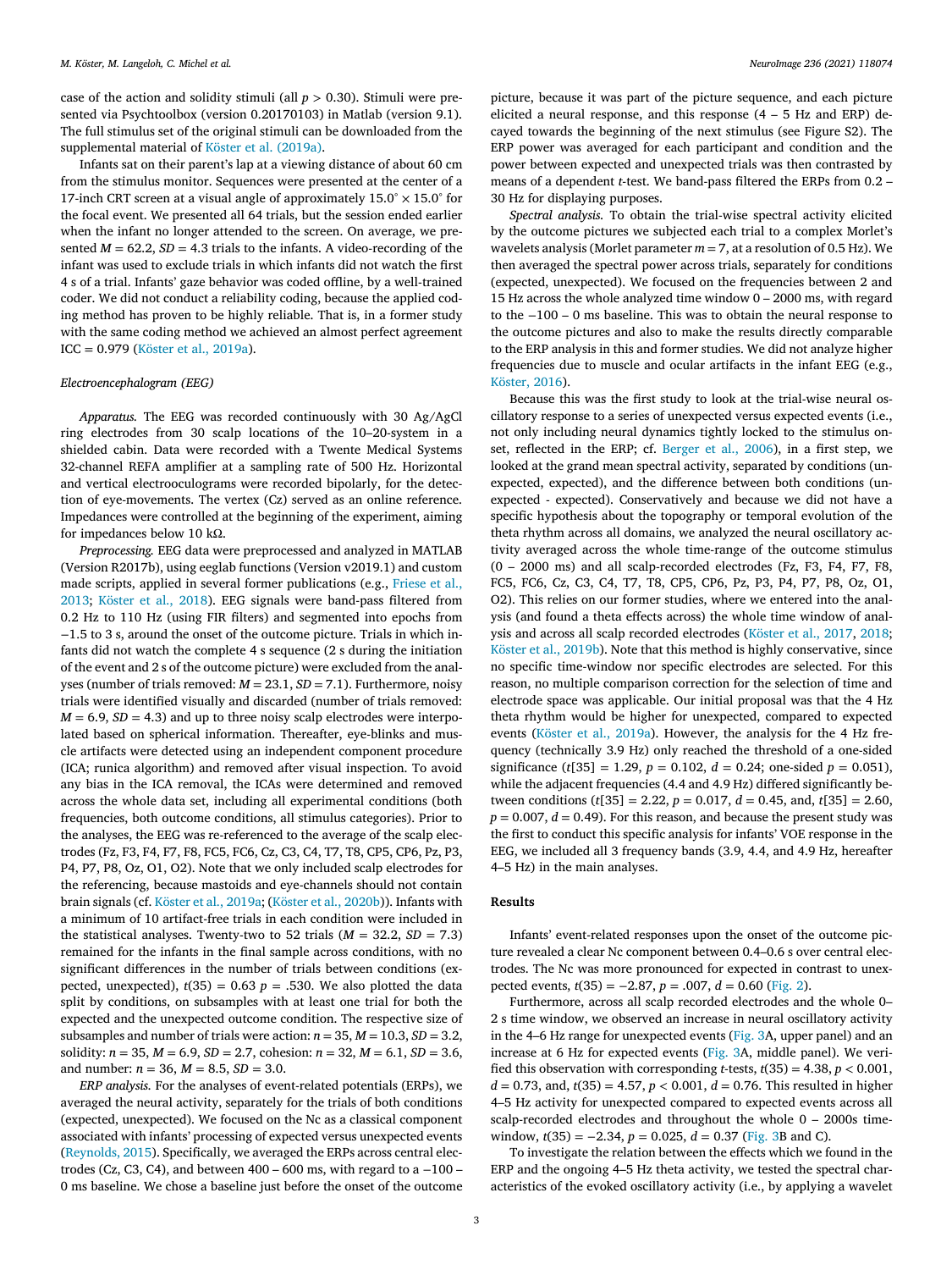<span id="page-3-0"></span>

**Fig. 2.** The topography and time course of the Nc for the outcome pictures. (A) The upper topography shows the difference between unexpected and expected events for 0.4–0.6 s, in contrast to a −100–0 ms baseline. The lower topographies show the activity for expected and unexpected events, separately. (B) The corresponding time course at central electrodes (Cz, C3, C4), with a significant difference between 0.4–0.6 s, *p* = 0.007.



**Fig. 3.** The grand mean spectral characteristics for unexpected versus expected events for the outcome picture. (A) The left panels show the time-frequency response across all scalp-recorded electrodes for unexpected and expected events and the difference (unexpected – expected), with regard to a −0.1–0 s baseline. The right panels show the frequency response between 2 and 15 Hz, averaged over time. The gray area indicates the 4–5 Hz range. (B) The upper topography shows the unexpected - expected difference in 4–5 Hz activity across the whole time window of analysis (0–2 s, baseline: −0.1–0 s). The lower topographies show the activity for expected and unexpected events, separately. (C) The corresponding time course for the 4–5 Hz response across all scalp-electrodes and the whole 0–2 s time window shows a significant difference between unexpected versus expected events,  $p = 0.025$ .

transform to the ERP) and its relation to the ongoing oscillatory activity at central electrodes (Cz, C3, C4) between 0.4–0.6 s (Figure S3). We did not find a significant condition difference in the evoked activity, *t*(35) = 1.57, *p* = 0.126, *d* = 0.34, nor the ongoing activity, *t*(35) = −1.26,  $p = 0.218$ ,  $d = 0.29$ , at the central electrodes. The condition differences (unexpected - expected), between 0.4 – 0.6 s at central electrodes, were also not correlated between the ongoing and the evoked response, neither for the difference in the actual ERP,  $r = -0.02$ ,  $p = 0.919$ , nor its spectral characteristics,  $r = 0.23$ ,  $p = 0.169$ . This indicates that the ongoing theta response captures a different characteristic of the EEG signal than reflected in the ERP.

Although the present study was designed to investigate infants' processing of prediction error in general, across domains, to get an impression about the consistency of the differences in the central Nc and the 4–5 Hz activity, we plotted the data split by domains (action, solidity, continuity, number). Descriptively, the overall time course of the ERP and the 4–5 Hz effect was somewhat consistent across conditions, however, the condition differences seem to be driven, to a large degree, by the stimuli of the action and the number domain (see Figure S4 and S5). Interestingly, the peak in the unexpected – expected difference was in the 4–5 Hz range across all four domains (Figure S5 A). Critically, we did not test domain-specific differences statistically due to the low trial numbers within each domain.

# **Discussion**

Our results show a clear increase in the ongoing 4 – 5 Hz power in response to unexpected events, in contrast to expected events, across all scalp-recorded electrodes and the whole time window of 2 s, after the onset of unexpected outcome pictures. Thus, the theta rhythm was substantially increased for the processing of prediction errors in the infant brain. In the ERP response we found a stronger Nc for expected events, in contrast to unexpected events, at central electrodes.

A direct comparison at central electrodes revealed that the effects of the ongoing theta response do not reflect the condition differences in the ERP nor in the spectral [characteristics](#page-5-0) of the ERP (cf. Tallonbaudry and Bertrand, 1999). In fact, both condition differences pointed into the opposite direction (unexpected *<* expected) than the difference in the ongoing theta activity (expected *<* unexpected). Thus, the ongoing theta response characterizes a distinct neural signature compared to the ERP analyses reported in former studies (Berger et al., 2006; [Conejero](#page-4-0) et al., 2018; [Kayhan](#page-5-0) et al., 2019; [Langeloh](#page-4-0) et al., 2020; Reynolds and [Richards,](#page-5-0) 2005; [Webb](#page-5-0) et al., 2005).

The ongoing theta rhythm has been associated with learning processes in human adults [\(Friese](#page-4-0) et al., 2013; [Hanslmayr](#page-5-0) et al., 2009; [Klimesch](#page-5-0) et al., 1997; [Köster](#page-5-0) et al., 2018; [Osipova](#page-5-0) et al., 2006), children [\(Köster](#page-5-0) et al., 2017), and infants [\(Begus](#page-4-0) et al., 2015). Our findings highlight that the theta rhythm promotes the processing of novel, unexpected information, in the sense of prediction errors, already in early infancy. This is particularly interesting because the theta rhythm is usually associated with neural processes in prefrontal and medio-temporal structures, which are still immature in the infant brain (Gilmore et al., 2012). Besides its involvement in forming novel [representations,](#page-5-0) the theta rhythm has long been associated with cognitive control processes in adults [\(Cavanagh](#page-4-0) and Frank, 2014; [Hanslmayr](#page-5-0) et al., 2008) and children [\(Adam](#page-4-0) et al., 2020), and infants' ongoing theta oscillations at 6 months were predictive for their cognitive ability at 9 months [\(Braithwaite](#page-4-0) et al., 2020). However, in adults the theta rhythm is mostly found in prefrontal brain regions and the present results and a former SSVEP study [\(Köster](#page-5-0) et al., 2019a) indicate that the theta rhythm may be pronounced in parietal networks in the infant brain. While we do not want to overemphasize the topography in the EEG of infants and also did not test the location empirically (for the same reason), it may be that the theta rhythm plays a role in building up semantic knowledge structures in parietal cortical networks (cf. [Köster](#page-5-0) et al., 2017). However,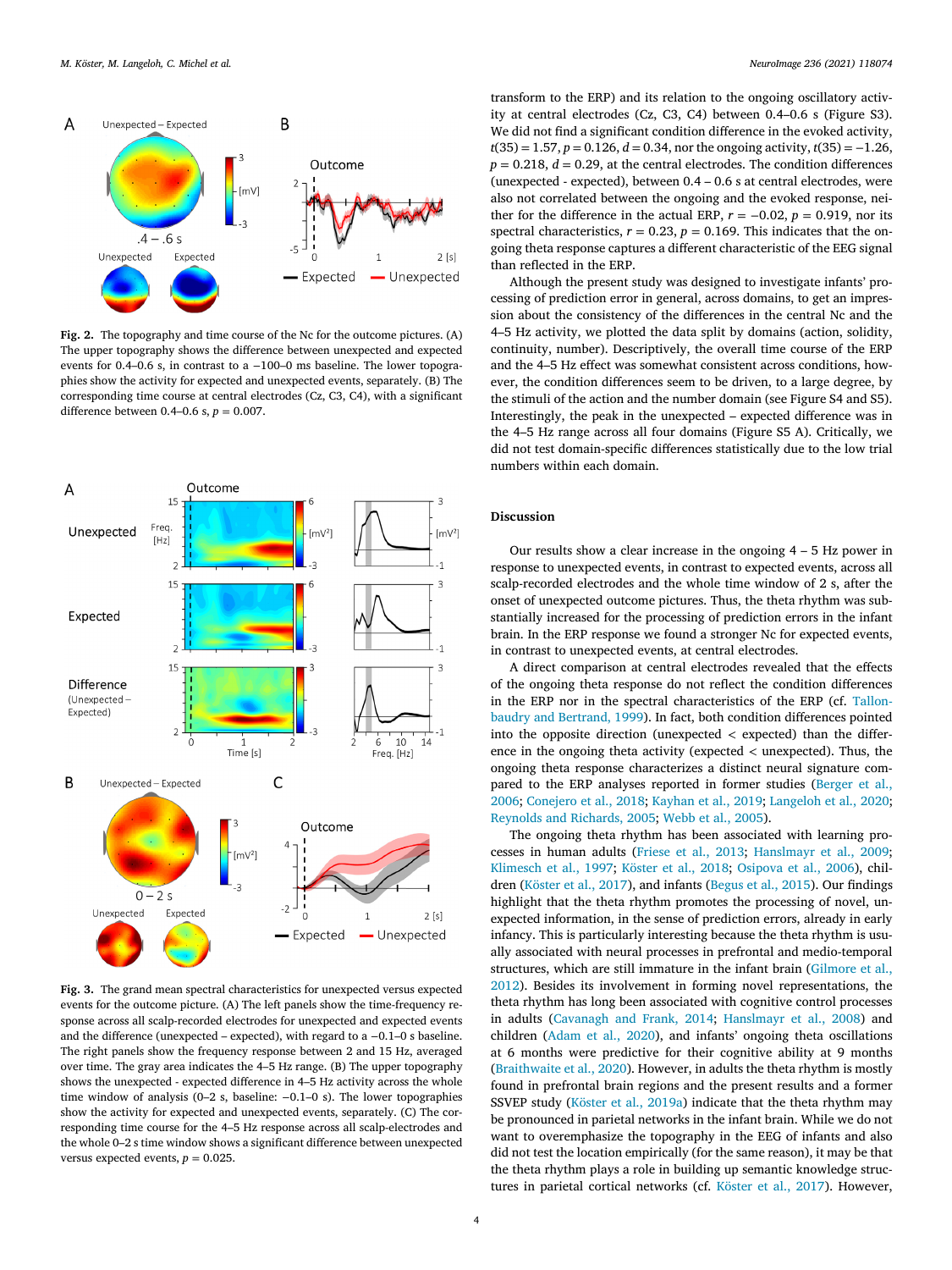<span id="page-4-0"></span>further studies are needed to more clearly characterize the topography and specific neural processes reflected in the infant theta rhythm.

We also identified differences between unexpected and expected events in the Nc, a classical visual ERP component associated with infants' processing of unexpected events. As expected from former studies, the Nc and the condition difference was pronounced between 400 – 600 ms, and was specific to central electrodes (Cz, C3, C4). However, the condition difference pointed in the opposite direction than most [\(Kayhan](#page-5-0) et al., 2019; [Langeloh](#page-5-0) et al., 2020; Reynolds and [Richards,](#page-5-0) 2005; [Webb](#page-5-0) et al., 2005), though not all [\(Kaduk](#page-5-0) et al., 2016; Reid et al., [2009\)](#page-5-0), previously reported Nc effects (namely, the more common findings of a higher negativity for unexpected events). It is currently not clear, why unexpected events induce enhanced Nc amplitudes in some studies, but a decreased Nc compared to expected events in others. Because the amplitude of the Nc has been associated with the extent of attentional engagement with a visual stimulus [\(Reynolds,](#page-5-0) 2015; Reynolds and [Richards,](#page-5-0) 2005), in our study infants' initial orienting response may have been more pronounced for the more familiar and expected outcomes. This is in line with previous studies using partly similar stimuli (in particular the action events; [Kaduk](#page-5-0) et al., 2016; Reid et al., 2009) and with the notion that infants show familiarity [preferences](#page-5-0) (i.e., the preference for events consistent with their experience) when they are still in the process of building stable cognitive representations of their environment [\(Nordt](#page-5-0) et al., 2016).

While the present study is, to the best of our knowledge, the first to look at a generalized prediction error (i.e., VOE) response in the ongoing theta rhythm, we would also like to clearly indicate its limitations. To obtain a generalized response we presented stimuli from 4 different knowledge domains. Although we obtained reasonable trial numbers for the overall VOE response, this resulted in a low number of trials for each individual domain. Despite some descriptive similarities across those domains, there also seems to be considerable variation in the magnitude and topographies of the described effects (see Figures S5 and S6). However, more trials in each domain would be needed to resolve these empirically. Furthermore, we applied a conservative selection of electrodes (i.e., all electrodes) and the analyzed time window (i.e., the whole 2 s time window), but did not find a clear effect at the predicted 4 Hz frequency (cf. Köster et al., [2019a\)](#page-5-0). Instead, the condition difference was highest at the adjacent frequencies (4.5 and 5 Hz), and the selection of 4 – 5 Hz should therefore be confirmed in further studies. Finally, the selection of a short −1. – 0 s baseline was needed to test the changes in the ongoing theta rhythm within a continuous sequence of stimuli (and make it directly comparable to the ERP analyses), while the theta rhythm within the trial may have influenced this baseline. However, because we found increased theta activity and higher theta for unexpected versus expected events, this may have reduced, but could not explain, the critical difference (unexpected *>* expected).

Embedding the role of the theta rhythm in a broader theoretical framework, from animal models we know that the theta rhythm encodes predictions (i.e., such as the activation of future locations in a labyrinth; [O'Keefe](#page-5-0) and Recce, 1993) and [facilitates](#page-5-0) Hebbian learning (Tort et al., 2009). Based on these findings, the theta rhythm has been described as a neural code for the sequential representation and the integration of novel information into existing concepts [\(Lisman](#page-5-0) and Jensen, 2013). We would like to add to this that the theta rhythm may implement a computational mechanism that compresses real time events onto a faster neural time-scale. This may serve the function to advance with cognitive processes ahead of real time and to facilitate the integration of new events into existing networks. That is, speeding up real time events may enable the brain to predict future events and integrate novel events as they happen in real time (e.g., such as the rat, predicting where it will arrive next in the labyrinth). It is critical that neural events, which happen in real time, are activated at the neural level, in close temporal proximity, to allow long-term potentiation processes [\(Hebb,](#page-5-0) 1949; cf. [Köster](#page-5-0) et al., 2018). Former studies have demonstrated that computational mechanisms reflected in the theta rhythm may be phylogenetically preserved in the mammalian lineage (Cavanagh and Frank, 2014; Lisman and [Jensen,](#page-5-0) 2013). Here we report first evidence that the ongoing theta rhythm is present during the processing of unexpected events already from very early in human ontogeny.

To conclude, our findings make a strong case that the theta rhythm is present from very early in ontogeny, associated with the processing of prediction errors and, possibly, the refinement of the emerging concepts of the physical and social environment. This marks an important step towards a better understanding of the neural oscillatory dynamics that underlie infants' brain development and their emerging models of the world around them.

# **Funding**

This research was supported by a Max Planck Research Group awarded to SH by the Max Planck Society and a D-A-CH research grant awarded to MK and SH by the DFG and FWF jointly (Grant numbers: KO 6028/1–1; I 4332-B).

#### **Data availability**

The data underlying the analysis is published as supplementary material.

## **Credit author statement**

MK, ML, CM, and SH conceptualized and designed the study. MK implemented the study, ML and CM conducted the research. MK analyzed the data and wrote the manuscript. All authors provided critically revisions to the manuscript.

#### **Declaration of Competing interest**

There are no conflicts of interest.

## **Acknowledgments**

We would like to thank Carl Bartl und Ulrike Barth for their support with the data assessment and coding.

#### **Supplementary materials**

Supplementary material associated with this article can be found, in the online version, at doi[:10.1016/j.neuroimage.2021.118074.](https://doi.org/10.1016/j.neuroimage.2021.118074)

#### **References**

- Adam, N., Blaye, A., Gulbinaite, R., Delorme, A., Farrer, C., 2020. The role of midfrontal theta oscillations across the development of cognitive control in preschoolers and school-age children. Dev. Sci. 23, 1–16. doi[:10.1111/desc.12936.](https://doi.org/10.1111/desc.12936)
- Baillargeon, R., Spelke, E.S., Wasserman, S., 1985. Object permanence in five-month-old infants. Cognition 20, 191–208. doi[:10.1016/0010-0277\(85\)90008-3.](https://doi.org/10.1016/0010-0277(85)90008-3)
- Begus, K., Bonawitz, E., 2020. The rhythm of learning: theta oscillations as an index of active learning in infancy. Dev. Cogn. Neurosci. doi[:10.1016/j.dcn.2020.100810.](https://doi.org/10.1016/j.dcn.2020.100810)
- Begus, K., Southgate, V., Gliga, T., 2015. Neural mechanisms of infant learning: differences in frontal theta activity during object exploration modulate subsequent object recognition. Biol. Lett. 11. doi[:10.1098/rsbl.2015.0041.](https://doi.org/10.1098/rsbl.2015.0041)
- Berger, A., Tzur, G., Posner, M.I., 2006. Infant brains detect arithmetic errors. Proc. Natl. Acad. Sci. 103, 12649––12653. doi[:10.1073/pnas.0605350103.](https://doi.org/10.1073/pnas.0605350103)
- Braithwaite, E.K., Jones, E.J.H., Johnson, M.H., Holmboe, K., 2020. Dynamic modulation of frontal theta power predicts cognitive ability in infancy. Dev. Cogn. Neurosci. 45, 100818. doi[:10.1016/j.dcn.2020.100818.](https://doi.org/10.1016/j.dcn.2020.100818)
- Cavanagh, J.F., Frank, M.J., 2014. Frontal theta as a mechanism for cognitive control. Trends Cogn. Sci. 18, 414–421. doi[:10.1016/j.tics.2014.04.012.](https://doi.org/10.1016/j.tics.2014.04.012)
- Clark, A., 2013. Whatever next? Predictive brains, situated agents, and the future of cognitive science. Behav. Brain Sci. 36, 181–204. doi[:10.1017/S0140525X12000477.](https://doi.org/10.1017/S0140525X12000477)
- Conejero, Á., Guerra, S., Abundis-Gutiérrez, A., Rueda, M.R., 2018. Frontal theta activation associated with error detection in toddlers: influence of familial socioeconomic status. Dev. Sci. 21. doi[:10.1111/desc.12494.](https://doi.org/10.1111/desc.12494)
- Friese, U., Köster, M., Hassler, U., Martens, U., Trujillo-Barreto, N., Gruber, T., 2013. Successful memory encoding is associated with increased cross-frequency coupling between frontal theta and posterior gamma oscillations in human scalp-recorded EEG. Neuroimage 66. doi[:10.1016/j.neuroimage.2012.11.002.](https://doi.org/10.1016/j.neuroimage.2012.11.002)